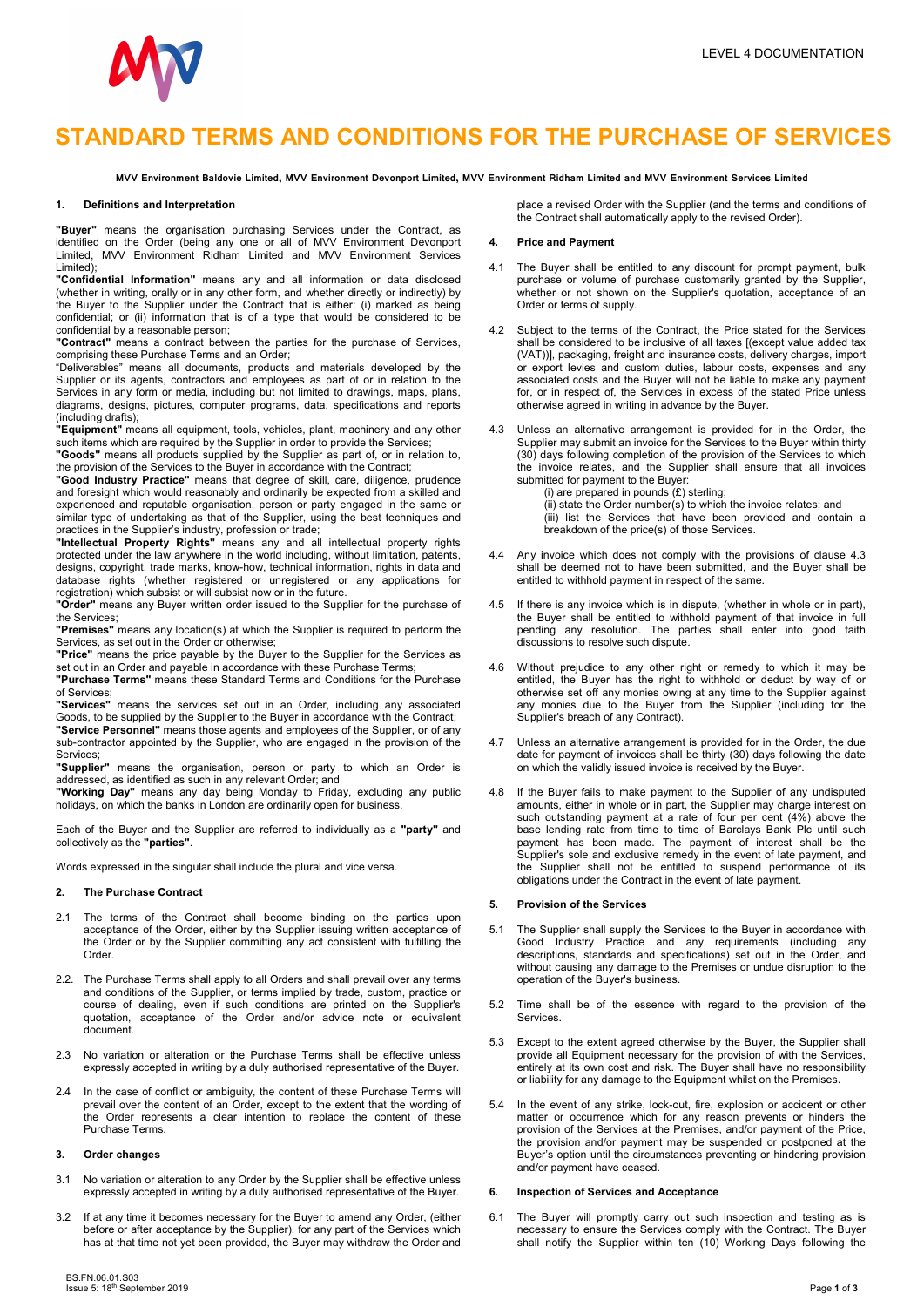

# STANDARD TERMS AND CONDITIONS FOR THE PURCHASE OF SERVICES

completion of the provision of the Services where defective Services are provided to the Buyer.

6.2 The Buyer may at its sole option, reject the defective Services (including any damaged or defective Goods) and require the re-performance or replacement of the defective Services (as appropriate) at the Supplier's expense, and in such event:

(i) all sums payable by the Buyer in relation to the defective Services shall cease to become payable;

(ii) all sums (if any) paid by the Buyer in relation to the defective Services shall be repaid by the Supplier immediately; and

 (iii) the Buyer shall be entitled to claim damages from the Supplier for any loss, damage, penalties, charges, costs and expenses (including legal expenses) and any other liabilities incurred by the Buyer as a result of, or in connection with, the Services being defective.

6.3 If defective Services are provided to the Buyer it may, at its sole option and without prejudice to any other right or remedy: (i) require that the Supplier shall immediately replace the defective Services at the Supplier's expense; or (ii) cancel, without notice or further liability to the Supplier, the whole or part of the Contract to which the defective Services relate.

## 7. Supplier Warranties

- 7.1 The Supplier warrants and represents that it shall fully comply with all applicable laws relating to taxation, exchange controls, custom matters, anticorruption, anti-bribery, anti-trust, anti-money laundering, trade sanctions and criminal matters in connection with the Contract, and that it has in place and shall maintain adequate procedures designed to prevent any act of bribery (as defined in the Bribery Act 2010) being committed by it, its employees, workers, contractors, agents, advisors and any other service provider.
- 7.2 The Supplier warrants and represents that it has full capacity and authority to enter into the Contract and that it has all necessary licences, consents, permissions, authorisations and permits required of it to supply the Services.
- 7.3 The Supplier warrants and represents that:

 (i) the Services shall be provided in accordance with Good Industry Practice;

 (ii) the Services shall correspond in all respects with any agreed specification and with any particulars stated in the Order (as amended from time to time);

 (iii) the Services shall be provided by Services Personnel who are suitably skilled and experienced to perform tasks assigned to them, and in sufficient number to ensure that the Supplier's obligations are fulfilled in accordance with this Contract;

(iv) the Goods and materials are free from defects in design, installation and workmanship, and of satisfactory quality (within the meaning of the Sale of Goods Act 1979) and shall be fit for any such purpose held out by the Supplier, or as shall be made known by the Buyer expressly or by implication to the Supplier;

(vi) it shall not do or omit to do anything which may cause the Buyer to lose any licence, authority, consent or permission on which it relies for the purposes of conducing its business, and the Supplier acknowledges that the Buyer may rely or act on the Services;

(vii) it shall comply with all applicable statutory and regulatory requirements relating to the Services (including pursuant to clause 8); and

(viii) the Services do not in any way infringe or violate any third party Intellectual Property Rights nor any contractual, employment or property rights, or other rights of any third parties.

- 7.4 The Supplier shall obtain the benefit of all manufacturers' warranties relating to the Goods, and shall do all such acts as are necessary to transfer the benefit of such manufacturers' warranties to the Buyer upon completion of delivery.
- 7.5 The Supplier warrants that all Services shall comply with the terms of the Contract. If within twelve (12) months after delivery (or such other period as may be agreed in respect of any Order), any defect in the Services is discovered or arises under proper use of the Services, the Buyer shall give notice of the defect in writing to the Supplier and the Supplier shall repair or replace the Services so as to remedy the defect without cost to the Buyer as soon as possible. In default thereof the Buyer shall have the right to procure the same to be repaired or replaced and the Supplier shall pay to the Buyer such sums as may reasonably be incurred by the Buyer to remedy the defect. The foregoing provisions of this clause shall not prejudice any further or other rights of the Buyer arising from or in consequence of any defects in the Services.
- 8. Compliance with Law, Human Rights and Employment Standards, Anti-**Corruption**
- 8.1 The Supplier shall (and shall procure that its representatives, employees, officers, sub-contractors and agents shall) at all times in connection with the Contract comply with:
	- (i) the Modern Slavery Act 2015;

(ii) all applicable national and international laws;

 (iii) the Universal Declaration of Human Rights, the International Labour Organization's Declaration on Fundamental Principles and Rights at Work, the Rio Declaration on Environment and Development, and the United Nations Convention Against Corruption; (iv) the ten principles of the United Nations Global Compact (UNGC) as published on www.unglobalcompact.org (as amended from time to time), and (v) the Bribery Act 2010.

8.2 The Supplier warrants that:

 (i) it shall at all times in connection with the Contract have in place, monitor, implement and enforce an effective compliance management system to ensure (amongst other things) that all reasonable steps are taken to prevent corruption (including corruption relating to benefits in kind, gifts and invitations);

 (ii) it is (and shall procure that its representatives, employees, officers, sub-contractors and agents shall be) familiar with the requirements of all laws which are applicable to the Contract;

 (iii) it has implemented, and will at all times maintain and monitor, effective measures to prevent non-compliant activities in connection with the Contract:

 (iv) it has audited, and will continue to regularly do so in the future, its supply chains with regard to their compliance with all applicable laws (including the laws referred to in clause 7.1).

- 8.3 The Supplier shall upon request provide to the Buyer such information on its compliance management system as may reasonably be requested by the Buyer, and shall immediately report to the Buyer any breach or non-compliance with any applicable laws and/or the provisions of this clause 8.
- The Supplier shall, if requested to do so by the Buyer, check all relevant information in its possession and confirm to the Buyer (to the best of its knowledge having taken all reasonable care to check) whether there exists any employment or service relationship between either party and employees of the other party (and/or family members or persons living in one household with such employees) in their respective business divisions that deal with the provision of the Services and/or invoicing and deliveries. For the purpose of this clause, the term "employment" shall include employment or engagement of any sort including employment or engagement as employee, freelancer, consultant or contractor.

### 9. Liability and Insurance

9.1 The Supplier shall indemnify, keep indemnified and hold harmless the Buyer against any and all losses, damages, penalties, charges, costs and expenses (including legal expenses) and any other liabilities awarded against or incurred by the Buyer as a result of or in connection with:

> (i) any breach by the Supplier of any of its obligations under the Contract; and/or

> (ii) any third party claims brought against the Buyer arising out of the acts or omissions of the Supplier.

- 9.2 The Supplier will provide all reasonable assistance required by the Buyer or the Buyer's insurers for the purpose of contesting or dealing with any action claim or matter arising out of the Contract or the Supplier's performance of the Contract.
- 9.3 If any claim, proceeding or demand is made or brought or threatened against the Buyer in relation to which this indemnity operates the Supplier shall be notified thereof and, if so required by the Buyer, the Supplier shall take over the conduct of any litigation or settlement negotiations resulting there from and shall supply such information as to the progress of such litigation or negotiations as the Buyer may require from time to time PROVIDED ALWAYS that no settlement of any claim or proceedings shall be concluded by the Supplier without full disclosure of the terms thereof to, and the consent to such terms by, the Buyer. The conduct by the Supplier of any such litigation shall be conditional upon the Supplier having first given to the Buyer such indemnity as shall from time to time be required by the Buyer to cover the amount ascertained or agreed or estimated as the case may be, of any compensation, damages, expenses and costs for which the Buyer may become liable. The Buyer shall, at the request of the Supplier, afford all available assistance for any such purpose and shall be repaid any expenses incurred in doing so.